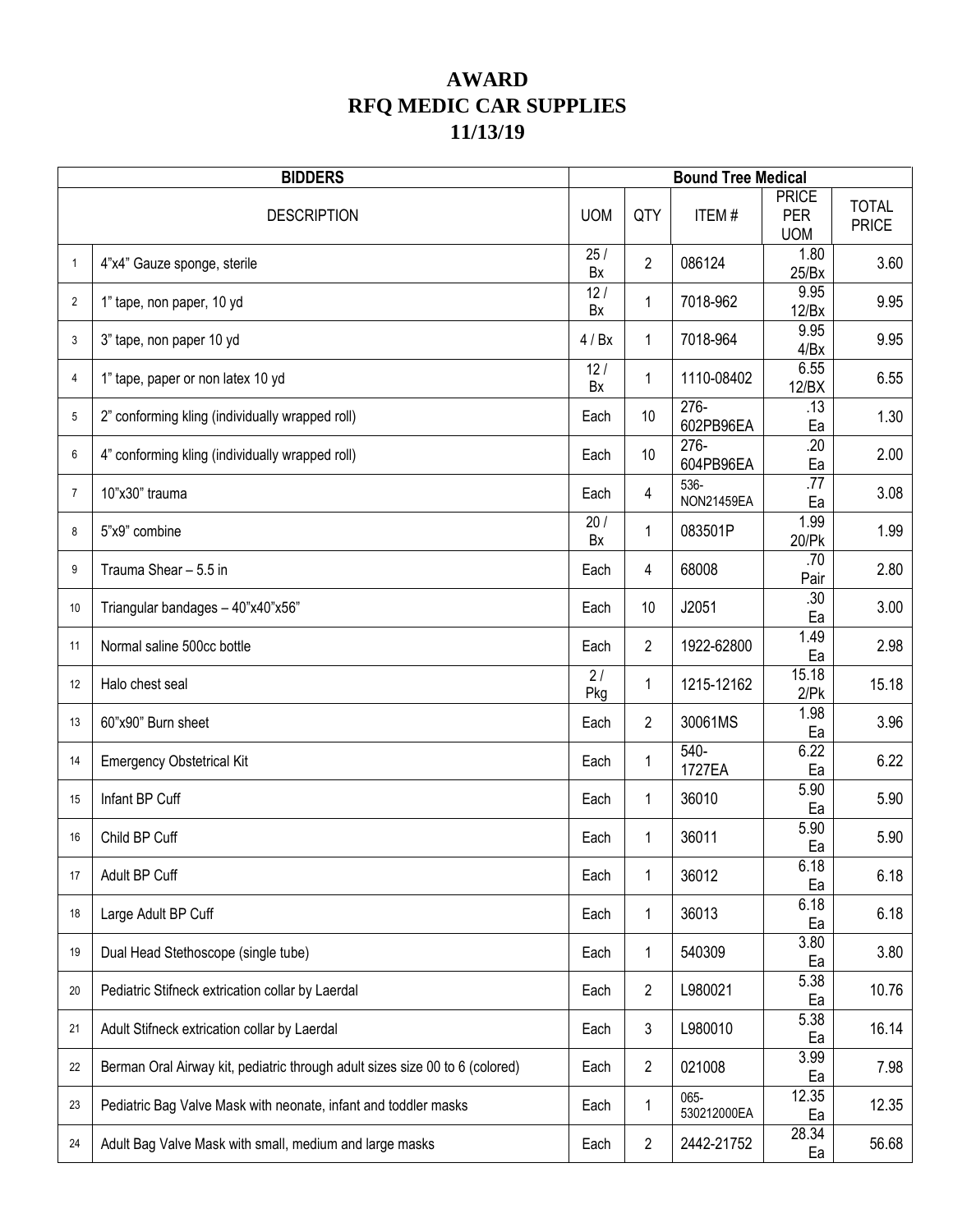| 25 | <b>Adult Nasal Cannula</b>                        | Each      | 5              | 301-100EA  | .25<br>Ea           | 1.25  |
|----|---------------------------------------------------|-----------|----------------|------------|---------------------|-------|
| 26 | Pediatric Nasal Cannula                           | Each      | $\overline{c}$ | 30056      | .24<br>Ea           | .48   |
| 27 | Adult Non Rebreather Oxygen Mask - latex free     | Each      | 5              | 30051      | .69<br>Ea           | 3.45  |
| 28 | Pediatric Non Rebreather Oxygen Mask - latex free | Each      | $\overline{2}$ | 30058      | .90<br>Ea           | 1.80  |
| 29 | Portable manual handheld suction                  | Each      | 1              | 2222-70000 | 34.30<br>Ea         | 34.30 |
| 30 | Disposable penlights                              | 6/<br>Pkg | $\mathbf{1}$   | 32762      | 3.88<br>$6$ / $P$ k | 3.88  |
| 31 | 3.0 Endotracheal Tube - cuffed                    | Each      | $\overline{2}$ | 36183      | .69<br>Ea           | 1.38  |
| 32 | 3.5 Endotracheal Tube - cuffed                    | Each      | $\overline{2}$ | 36184      | .69<br>Ea           | 1.38  |
| 33 | 4.0 Endotracheal Tube - cuffed                    | Each      | $\overline{2}$ | 2113-20240 | .69<br>Ea           | 1.38  |
| 34 | 4.5 Endotracheal Tube - cuffed                    | Each      | 2              | 36186      | .69<br>Ea           | 1.38  |
| 35 | 5.0 Endotracheal Tube - cuffed                    | Each      | $\overline{2}$ | 36187      | .69<br>Ea           | 1.38  |
| 36 | 5.5 Endotracheal Tube - cuffed                    | Each      | $\overline{c}$ | 36159      | .69<br>Ea           | 1.38  |
| 37 | 6.0 Endotracheal Tube - cuffed                    | Each      | 2              | 36160      | .69<br>Ea           | 1.38  |
| 38 | 6.5 Endotracheal Tube - cuffed                    | Each      | 3              | 36161      | .69<br>Ea           | 2.07  |
| 39 | 7.0 Endotracheal Tube - cuffed                    | Each      | 3              | 36162      | .69<br>Ea           | 2.07  |
| 40 | 7.5 Endotracheal Tube -                           | Each      | 3              | 36163      | .69<br>Ea           | 2.07  |
| 41 | 8.0 Endotracheal Tube - cuffed                    | Each      | 2              | 36164      | .69<br>Ea           | 1.38  |
| 42 | 8.5 Endotracheal Tube - cuffed                    | Each      | $\overline{2}$ | 36165      | .69<br>Ea           | 1.38  |
| 43 | 9.0 Endotracheal Tube - cuffed                    | Each      | $\overline{2}$ | 36166      | .69<br>Ea           | 1.38  |
| 44 | 6 french intubation stylette                      | Each      | 1              | 12996      | .91<br>Ea           | .91   |
| 45 | 10 french intubation stylette                     | Each      | $\overline{2}$ | 12997      | .91<br>Ea           | 1.82  |
| 46 | 14 french intubation stylette                     | Each      | $\overline{2}$ | 12998      | .91<br>Ea           | 1.82  |
| 47 | 15 french ET Introducer (Bougie)                  | Each      | $\overline{2}$ | 9-01212-70 | 4.18<br>Ea          | 8.36  |
| 48 | Pediatric ET Introducer (Bougie)                  | Each      | 1              | 2120-17010 | 4.18<br>Ea          | 4.18  |
| 49 | King LTS-D Superglottic Airway Kit - size 1       | Each      | 1              | 2114-44431 | 33.75<br>Ea         | 33.75 |
| 50 | King LTS-D Superglottic Airway Kit - size 2       | Each      | 1              | 2114-44432 | 33.75<br>Ea         | 33.75 |
| 51 | King LTS-D Superglottic Airway Kit - size 3       | Each      | $\overline{2}$ | 2114-44433 | 33.75<br>Ea         | 67.50 |
| 52 | King LTS-D Superglottic Airway Kit - size 4       | Each      | $\overline{2}$ | 2114-44434 | 33.75<br>Ea         | 67.50 |
| 53 | King LTS-D Superglottic Airway Kit - size 5       | Each      | $\overline{2}$ | 2114-44435 | 33.75<br>Ea         | 67.50 |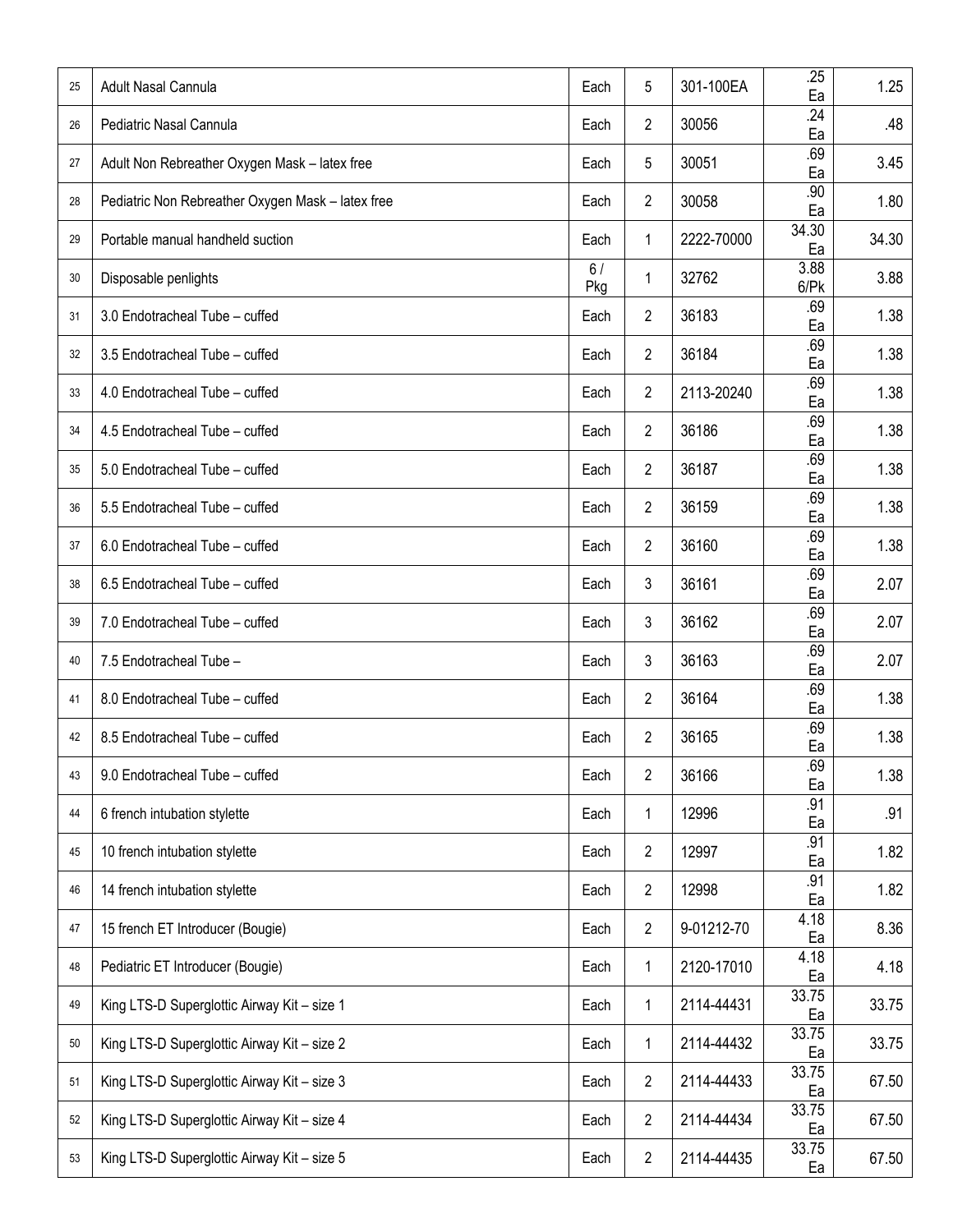| 54     | Thomas ET Tube Holder - Adult                                                       | Each | $\overline{2}$ | 020400                     | 2.73<br>Ea     | 5.46     |
|--------|-------------------------------------------------------------------------------------|------|----------------|----------------------------|----------------|----------|
| 55     | Thomas ET Tube Holder - Pediatric                                                   | Each | 1              | 2130-30057                 | 2.73<br>Ea     | 2.73     |
| 56     | 3.25"x 14 guage Decompression Needle                                                | Each | $\overline{2}$ | NARZZ-<br>0056             | 8.10<br>Ea     | 16.20    |
| 57     | Pedi Tape - Pediatric Emergency Measuring Tape                                      | Each | 1              | 3710-16051                 | 16.76<br>Ea    | 16.76    |
| 58     | King Vision - LED Video Laryngoscope Kit                                            | Each | 1              | $2144 -$<br><b>KV311</b>   | 1,250.00<br>Ea | 1,250.00 |
| 59     | KED - Extrication Device                                                            | Each | $\mathbf{1}$   | 15327                      | 54.26<br>Ea    | 54.26    |
| 60     | Smart Triage Pack                                                                   | Each | 1              | 72022                      | 165.74<br>Ea   | 165.74   |
| 61     | Standard Conventional Stainless Steel Reusable Laryngoscope Handle -<br>medium size | Each | 1              | 35011                      | 8.22<br>Ea     | 8.22     |
| 62     | Standard Conventional Stainless Steel Reusable Laryngoscope handle - small<br>size  | Each | 1              | 35010                      | 8.22<br>Ea     | 8.22     |
| 63     | Macintosh Laryngoscope Blade - Size 0                                               | Each | 1              | 35000                      | 8.22<br>Ea     | 8.22     |
| 64     | Macintosh Laryngoscope Blade - Size 1                                               | Each | 1              | 35001                      | 8.22<br>Ea     | 8.22     |
| 65     | Macintosh Laryngoscope Blade - Size 2                                               | Each | 1              | 35002                      | 8.22<br>Ea     | 8.22     |
| 66     | Macintosh Laryngoscope Blade - Size 3                                               | Each | 1              | 35003                      | 8.22<br>Ea     | 8.22     |
| 67     | Macintosh Laryngoscope Blade - Size 4                                               | Each | 1              | 35004                      | 8.22<br>Ea     | 8.22     |
| 68     | Miller Laryngoscope Blade - Size 0                                                  | Each | 1              | 35005                      | 8.22<br>Ea     | 8.22     |
| 69     | Miller Laryngoscope Blade - Size 1                                                  | Each | 1              | 35006                      | 8.22<br>Ea     | 8.22     |
| 70     | Miller Laryngoscope Blade - Size 2                                                  | Each | 1              | 35007                      | 8.22<br>Ea     | 8.22     |
| 71     | Miller Laryngoscope Blade - Size 3                                                  | Each | 1              | 35008                      | 8.22<br>Ea     | 8.22     |
| $72\,$ | Miller Laryngoscope Blade - Size 4                                                  | Each | 1              | 35009                      | 8.22<br>Ea     | 8.22     |
| 73     | Tactical Tourniquet (prefer orange)                                                 | Each | $6\phantom{.}$ | 1880-23315                 | 23.70<br>Ea    | 142.20   |
| 74     | Magill Forceps Adult                                                                | Each | 1              | 61435                      | 3.65<br>Ea     | 3.65     |
| 75     | Magill Forceps Child                                                                | Each | 1              | 61436                      | 3.65<br>Ea     | 3.65     |
| 76     | 10 cc Syringe                                                                       | Each | $\overline{4}$ | 1633-10010                 | .13<br>Ea      | .52      |
| 77     | IV Prep Kits                                                                        | Each | 8              | $536 -$<br>DYND7426<br>0EA | 1.35<br>Ea     | 10.80    |
| 78     | Micro Drip Set (60 gtt)                                                             | Each | $\overline{4}$ | 9836                       | 2.20<br>Ea     | 8.80     |
| 79     | Macro Drip Set (10 or 15 gtt)                                                       | Each | $6\phantom{.}$ | 355387                     | 3.30<br>Ea     | 19.80    |
| 80     | <b>Buretrol Set</b>                                                                 | Each | 1              | $118 -$<br>2C7562EA        | 7.80<br>Ea     | 7.80     |
| 81     | Normal Saline 0.9% (100 ml bags)                                                    | Each | $\mathfrak{Z}$ | 358437                     | 1.98<br>Ea     | 5.94     |
|        |                                                                                     |      |                |                            |                |          |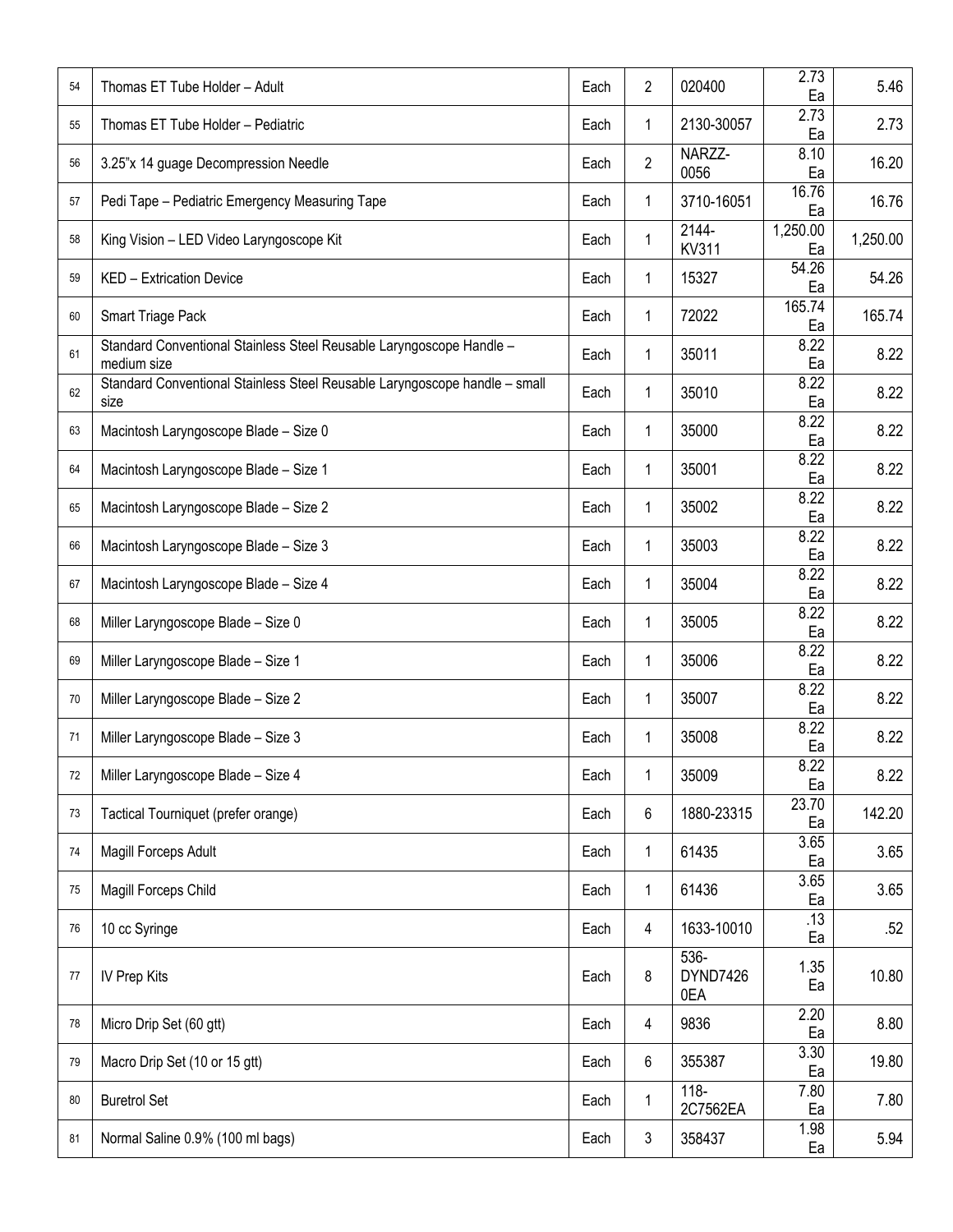| 82  | Normal Saline 0.9% (1000 ml bags                               | Each       | 3              | 7800-09         | 2.40<br>Ea                  | 7.20   |
|-----|----------------------------------------------------------------|------------|----------------|-----------------|-----------------------------|--------|
| 83  | Sharps Shaft Transportable Container 6.37"x1.22" - clear       | Each       | 6              | DY4630          | 1.30<br>Ea                  | 7.80   |
| 84  | Nitrile Gloves (latex free exam gloves) - X-Large              | 100/<br>Bx | 1              | 1012-47126      | 5.45<br>90/Bx               | 5.45   |
| 85  | Nitrile Gloves (latex free exam gloves) - Large                | 100/<br>Bx | $\overline{c}$ | 1012-47125      | 5.45<br>100/Bx              | 10.90  |
| 86  | Nitrile Gloves (latex free exam gloves) - Medium               | 100/<br>Bx | 1              | 1012-47124      | 5.45<br>100/Bx              | 5.45   |
| 87  | Cold Packs - 6"x8.25"                                          | 24/<br>Cs  | 1              | S3521           | 11.10<br>24/Cs              | 11.10  |
| 88  | Hot Packs - 5"x9"                                              | 24/<br>Cs  | 1              | S3527           | $\overline{11.48}$<br>24/Cs | 11.48  |
| 89  | Emesis Bags - 1,000cc - Standard                               | 25/<br>Pkg | 1              | 1071-10204      | 12.82<br>25/Pk              | 12.82  |
| 90  | Glucometer - 20-600mg/dL range                                 | Each       | 1              | 2761-53010      | 6.15<br>Ea                  | 6.15   |
| 91  | <b>Test Strips</b>                                             | 25/<br>Pkg | 1              | 2763-53050      | 9.20<br>50/Bx               | 9.20   |
| 92  | Test Solution (2 bottles)                                      | Box        | 1              | 2762-53060      | 9.98<br>Bx                  | 9.98   |
| 93  | Fixed Depth Safety Lancets - 26ga x 1.8mm D                    | 100/<br>Bx | 1              | 1880-71426      | 9.35<br>100/8x              | 9.35   |
| 94  | Nasal Airways                                                  | Kit        | 1              | 36619           | 14.36<br>$9$ / $Pk$         | 14.36  |
| 95  | Pulse Oximeter                                                 | Each       | 1              | 817336          | 24.80<br>Ea                 | 24.80  |
| 96  | IV Extension set - 8 in                                        | Kit        | 8              | C944304         | 1.38<br>Kit                 | 11.04  |
| 97  | 3cc luer lock tip syringe without needle                       | Each       | 15             | 1633-30303      | .08<br>Ea                   | 1.20   |
| 98  | 5cc luer lock tip syringe without needle                       | Each       | 15             | 1633-05305      | .10<br>Ea                   | 1.50   |
| 99  | SafetyGlide Safety hypodermic Needle 18ga x 1 1/2"             | Each       | 10             | 1641-91830      | $\overline{.20}$<br>Ea      | 2.00   |
| 100 | SafetyGlide Safety hypodermic Needle 21ga x 1 1/2"             | Each       | 10             | 62305917        | .18<br>Ea                   | 1.80   |
| 101 | SafetyGlide Safety hypodermic Needle 25ga x 1"                 | Each       | 10             | 62305918        | .18<br>Ea                   | 1.80   |
| 102 | Oxygen/Trauma Bag - IronDuck Breathsaver                       | Each       | $\mathbf{1}$   | 2522-01618      | 156.80<br>Ea                | 156.80 |
| 103 | Ferno Professional ALS Bag 22"x12"x15"                         | Each       | 1              | 685108R         | 398.00<br>Ea                | 398.00 |
| 104 | Nebulizer with mask - Pediatric                                | Each       | $\overline{2}$ | 30556           | .79<br>Ea                   | 1.58   |
| 105 | Nebulizer with mask - Adult                                    | Each       | 3              | 30557           | .79<br>Ea                   | 2.37   |
| 106 | Portable Oxygen Regulator with DISS Connection and 0 to 25 lpm | Each       | 1              | 14288           | 38.30<br>Ea                 | 38.30  |
| 107 | C-PAP Device - Adult Medium                                    | Each       | 2              | <b>BLS-8805</b> | 27.70<br>Ea                 | 55.40  |
| 108 | C-PAP Device - Adult Large                                     | Each       | $\overline{c}$ | <b>BLS-8800</b> | 27.70<br>Ea                 | 55.40  |
| 109 | 10cc Normal Saline Flush                                       | Each       | 10             | 600-10          | $\overline{.32}$<br>Ea      | 3.20   |
| 110 | Dial a Flo                                                     | Each       | $\overline{2}$ | 1712-74218      | 5.48<br>Ea                  | 10.96  |